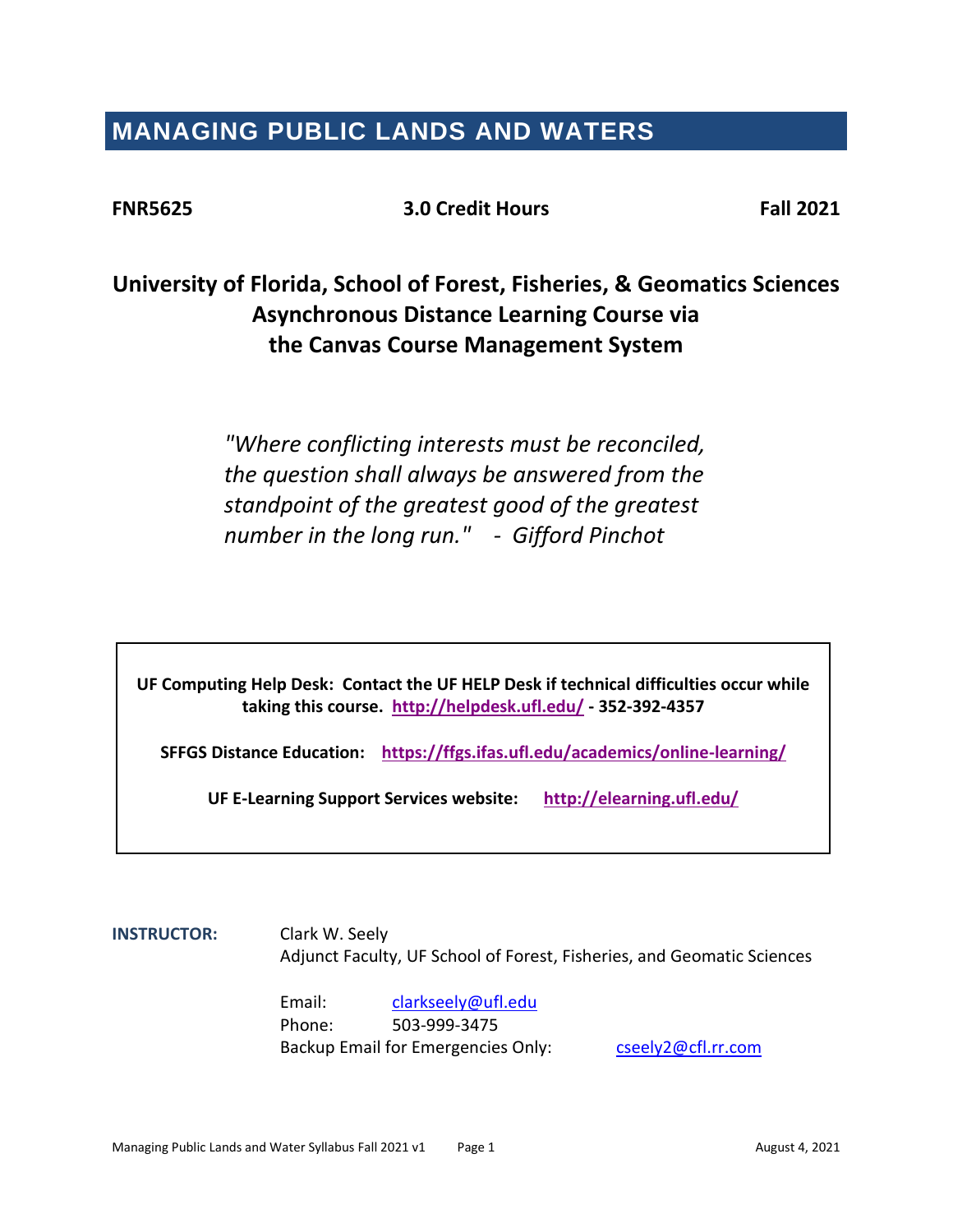**COURSE WEBSITE:** <http://elearning.ufl.edu/> on the Canvas Course Management System

**COURSE COMMUNICATIONS:** General course questions should be asked through the course discussion board, so that all students can benefit from the  $Q$  & A. Private questions can be addressed to the Instructor through the Canvas Inbox (preferred) or through the Instructor's ufl.edu email address (see above).

Your Instructor is readily available via email and will respond to e-correspondence within a reasonable timeframe, making every effort to respond to emails sent during the week within 48 hours. Emails sent over the weekend may not be answered until the following business day (generally Monday). Alternatively, students may request a meeting to be scheduled and conducted via telephone or Zoom Conference (virtual meeting). Please notify the Instructor via email that you wish to schedule a one-on-one meeting with a requested date and time and an alternative date and time.

**REQUIRED TEXT:** There is no required text for the course. All required and optional course materials are available via the course website.

**ADDITIONAL RESOURCES:** The course modules list additional resources (i.e. articles, videos, presentations, websites) that are either required reading or suggested (optional) reading or study.

**COURSE DESCRIPTION:** This course involves the study of the concepts, principles and practices of managing public lands and waters of the United States, and, to a lesser extent, other countries; the natural resources involved; and the roles and responsibilities of governing bodies, management organizations, constituents and the general public.

**PREREQUISITES:** None.

**PURPOSE OF COURSE:** The purpose of this course is to provide students with a meaningful exposure to the managing of public lands and waters so that the value, importance and significance of these resources to constituents and society-at-large is learned and understood.

**COURSE GOALS AND/OR OBJECTIVES:** By the end of this course, students will be able to:

- Summarize and explain key concepts concerning the management of public lands and waters in the United States, and, to a lesser extent, other countries;
- Summarize the key natural resources that are a part of public lands and waters, and explain their value, importance and significance to ecological, economic, and social systems and processes; and
- Critically evaluate and explain the roles and responsibilities of public lands and waters governing bodies, management organizations, constituents, and the general public.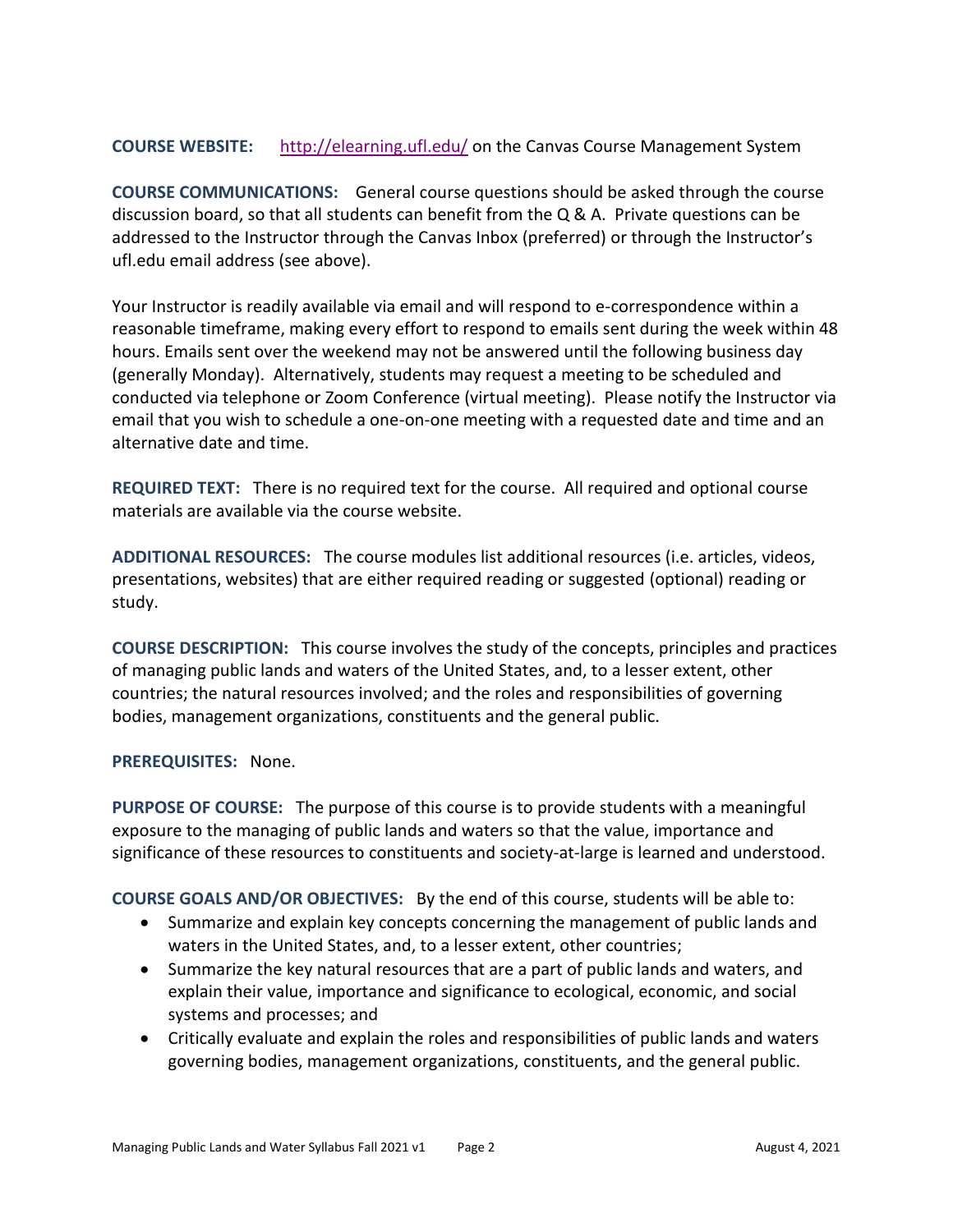These objectives will support students in becoming graduates that leave the school with the knowledge and skills that will "enhance leadership and competence among professionals".

**INSTRUCTIONAL METHODS:** The primary instructional methods for the course will include asynchronous lectures; assigned and optional reading, videos and presentations; weekly discussion threads (i.e. forums); case studies; brief reflection and evaluation papers; a final endof-semester synthesis focus paper; guest lectures; and Zoom Conference "live" class discussion sessions.

# COURSE POLICIES:

# **COURSE DELIVERY:**

This is a 100% online, asynchronous, distance education course delivered through a variety of electronic communication media such as the Canvas Course Management System (CMS) and Zoom Conferences as described below. You will need regular access to an Internet-ready computer. Some prior computer experience is also expected of each student enrolled in this course. A microphone headset and a camera are also required for this course.

# **COURSE MANAGEMENT:**

# ASSIGNMENTS AND COMMUNICATIONS

- Read the Course Syllabus and all course documents in Canvas to gain an understanding of what this course entails.
- It is the student's responsibility to check the Canvas website on a regular basis for course materials, announcements, and assignments.
- You should check your GatorLink/Canvas e-mail accounts regularly.
- You are responsible for all course materials posted in Canvas and for all course work and other course assignments. It is the student's responsibility to ensure that the Instructor has received each of his/her assignments.
- All assignments are due as posted and detailed in "Assignments" in the Canvas site.
- All assignments are to be submitted in English. If you are taking this course in a foreign country, you must have your assignments translated into United States English prior to submitting them to the Instructor.
- Each assignment must be clearly marked with the student's name, the assignment name, and the date near the top of the assignment.
- All assignments are to be submitted via Canvas by the due date/time and not via email unless the Canvas system is down, in which case you must have a UF HELP DESK trouble ticket number on your assignment.
- Unless otherwise noted, all weekly assignments will be due at 11:59 p.m., Sunday night of each week.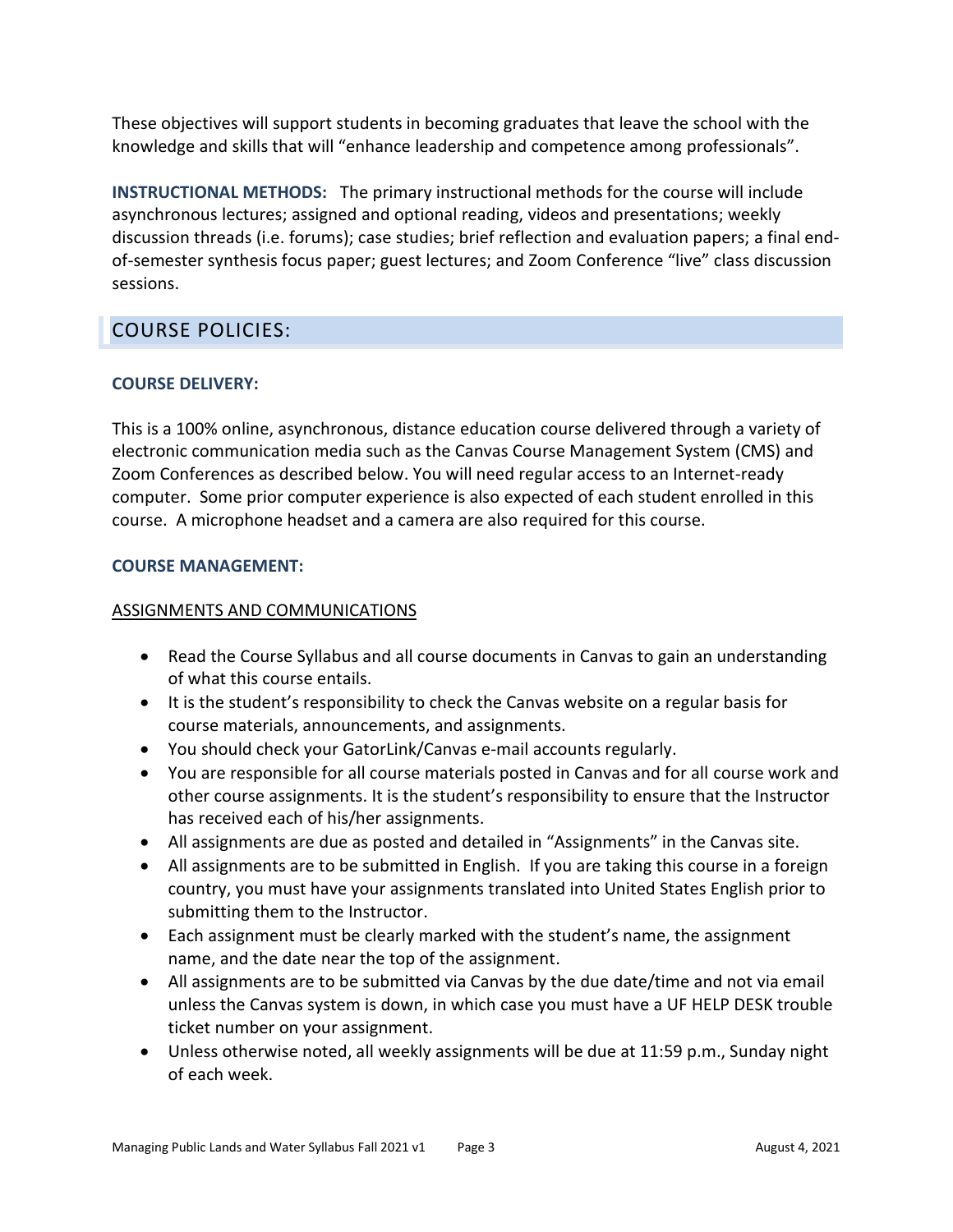- If the Canvas site is not working at the time of a deadline, it is your Instructor's prerogative to extend the assignment/assessment deadline to accommodate technical issues. Students will not be penalized or held responsible for campus-wide technical situations which are out of their control.
- The assignment due date and time is the end of that assignment and generally, no late turn-ins will be allowed (except in the case of Canvas or other technical issues as described above). However, as adults, students, and working professionals, we understand you must manage competing demands on your time. Should you need additional time to complete an assignment due to an unusual circumstance, please contact the Instructor well before the due date so we can discuss the situation and determine an acceptable resolution. Routine submission of late assignments is unacceptable and may result in receiving a zero for the assignments. Retroactive extensions are not granted.

MAKE-UPS: Any requests for make-ups due to technical issues must be accompanied by the ticket number received from UF Help Desk when the problem was reported to them. The ticket number will document the time and date of the problem. You must e-mail your Instructor within 24 hours of the technical difficulty if you wish to request a make-up.

TIME MANAGEMENT: From a time management perspective, students should expect to spend a minimum of 6-8 hours per week on this course to complete the lectures, readings/videos, discussions, case studies and other assignments. Students should expect to spend a minimum of 32-40 hours on the final written paper.

PARTICIPATION GENERALLY: *Participation is critical for this course, and will make the course more enjoyable and worthwhile for each student and the entire class.* One important way that you will participate involves discussion threads with your fellow students and the Instructor. As a weekly discussion thread is scheduled, you should be prepared to initially respond to the guiding question, summarize the main points of the week's lesson and materials, add your own commentary about what you have learned, and raise additional questions. Another important way to participate is through the Zoom Conference Virtual Class Sessions scheduled throughout the semester, as described below.

REFLECTION AND CASE STUDY ASSIGNMENTS: Each week, there will be graded assignments that will take the form of short written essays or analysis papers reflecting on the weekly topics and/or a case study. In addition, each student will complete a semester-long journal reflecting on the course-level case study which will have a weekly completion component.

WEEKLY DISCUSSIONS: Each week, there will be an online discussion of the weekly topics via a discussion thread. These discussions will be graded based on each student's participation and engagement in the thread. The weekly discussion will be a place for critical thinking and exploration of the topics, case studies or course material, and will be initiated early in the week by a guiding question from the Instructor. The guiding question of the week may also ask students to consider a real-world situation from their experience.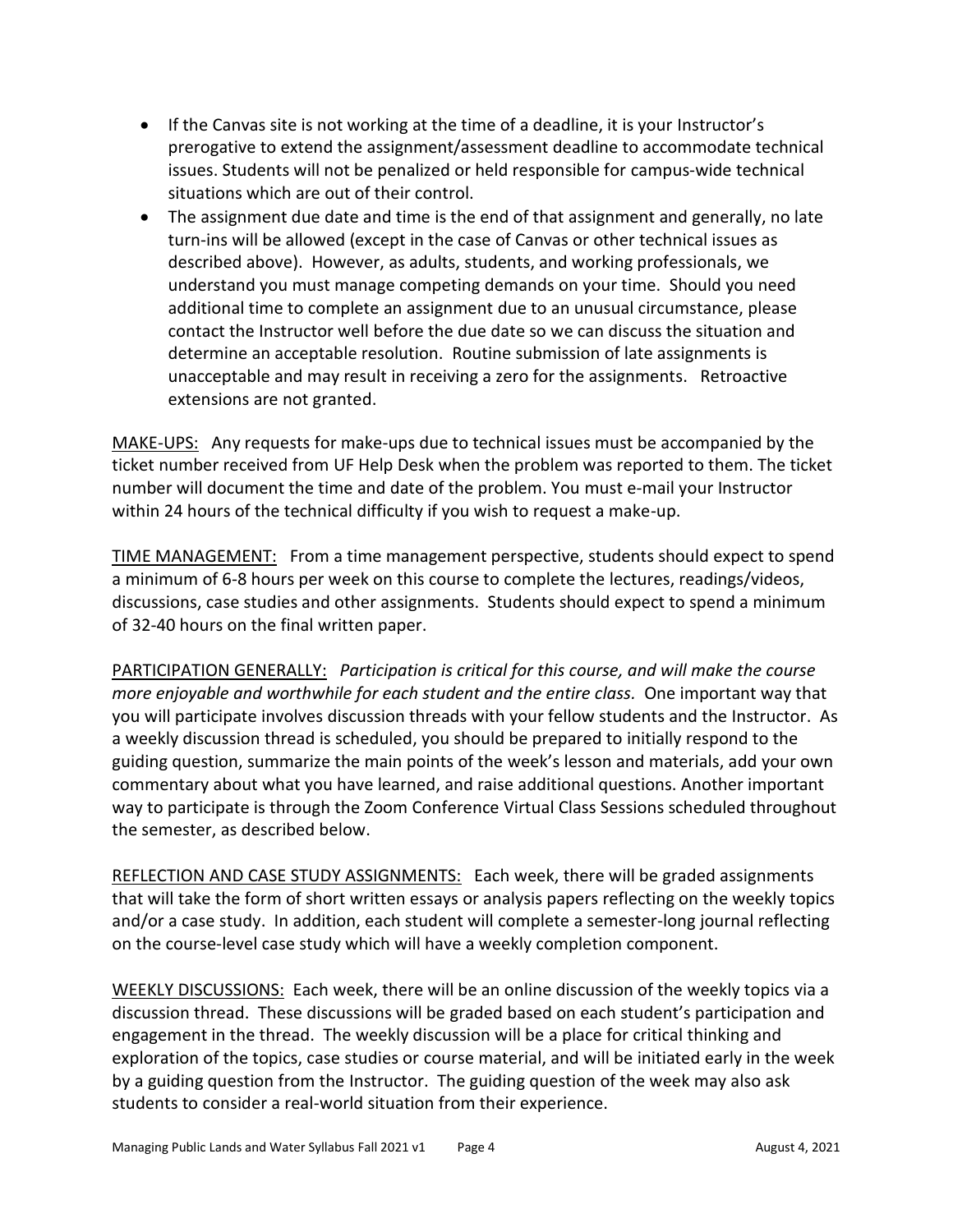CONFERENCE SESSIONS: During the semester, there will be five online "Conference Sessions" via the Zoom Conferences application. These virtual classroom sessions will be graded based on each student's participation and engagement. Each session will occur in the early evening (Eastern Time), last one hour and be an opportunity for interaction between the Instructor and students. Topics will include students' questions about the course, topics of the current and previous weeks, and/or a special presentation.

MAJOR PROJECT: The major project of this course will be a final written synthesis paper that focuses on a main theme or concept of the course. For your focus area, you will be asked to (1) synthesize material from across the course, (2) apply your personal reasoning, insights, and experiences, and (3) draw a final conclusion or summation about your focus area. The topic of your paper must be approved by the Instructor by the end of week 11.

OPTIONAL WEEKLY EXTRA CREDIT: Starting with Week 2, there will be one extra credit assignment available each week that students can complete and submit if desired. These extra credit assignments will be thought-provoking and focused on various public lands and waters management subjects. The extra credit assignments in total will account for an additional five percent of the final course grade. Students can choose to complete all, some or none of the extra credit assignments. There is no grading penalty for not completing any of the extra credit assignments.

# TECHNICAL COMPUTER AND WRITING REQUIREMENTS:

- All submitted documents must be in Microsoft Word 97–2007 or later file type (.doc or .docx). For written papers, use 1" margins all around, line spacing at 1  $\frac{1}{2}$  or doublespaced, and use a common font (e.g. Times New Roman, Calibri, Cambria, Arial, Century) set at either 11 or 12 point.
- To eliminate problems during our online sessions, please use a headset with built-in microphone. This is necessary to prevent the entire class from hearing your feedback echo if you are using the speakers on your computer, which results in no one being able to effectively communicate during the virtual sessions. Online discussions will be smoother and more productive if you set this up and test your headset with built-in microphone before attending the online sessions.

*Zoom Conferences:* Zoom Conference class discussion sessions will be held periodically throughout the semester to answer students' questions about the course, assignments, etc., and to conduct current content discussions and learn from guest lecturers. Zoom Conferences is an application within the Canvas Course Management System that allows for online conversation and presentation using text, voice, and video in a "virtual meeting" format. All students are encouraged to attend these interactive internet sessions. For students who are unable to attend due to a conflict, each session will be recorded and the link will be posted in Canvas, and students who miss will be able to prepare and submit a short summary based on the recorded session if they want credit for the missed session.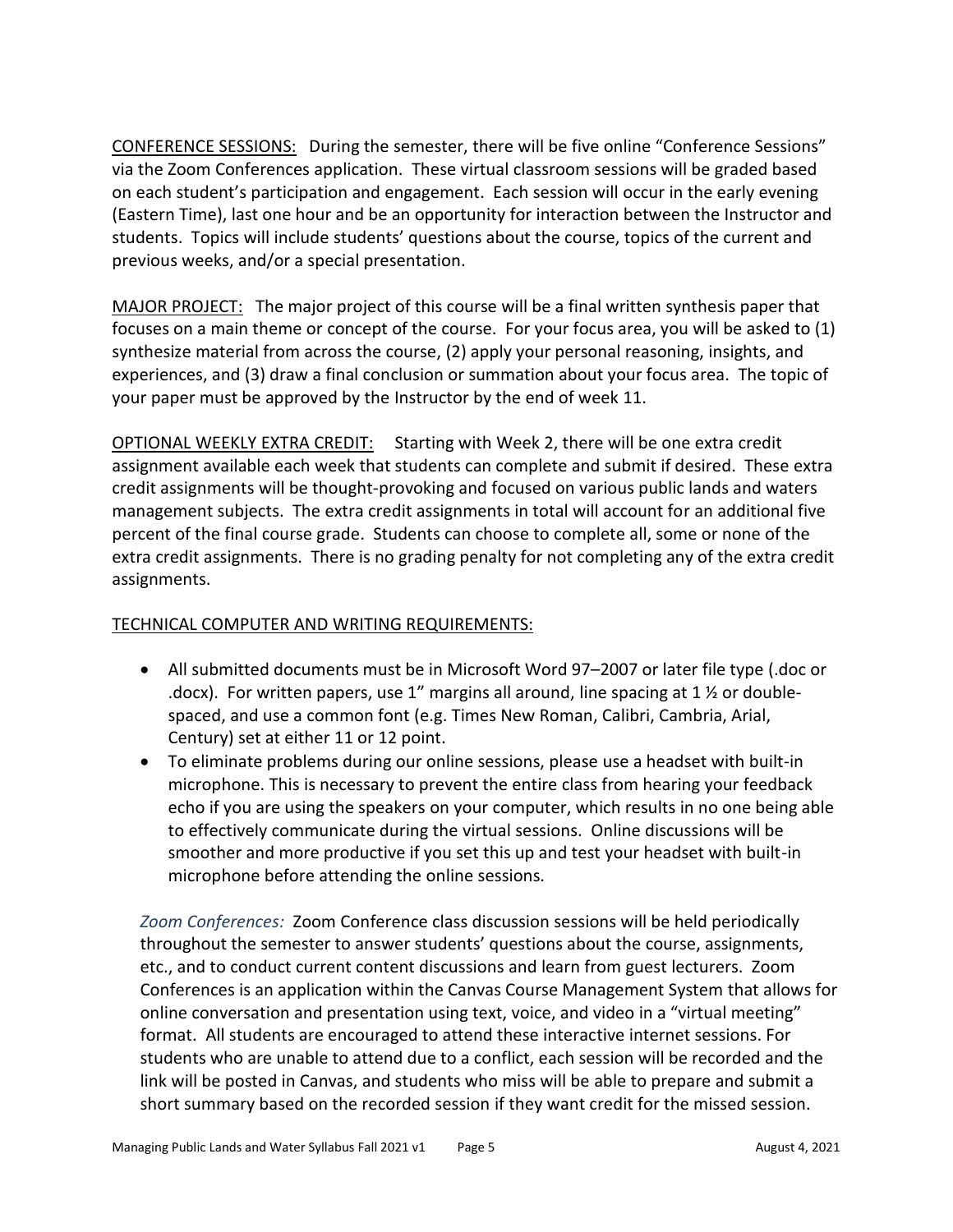*Turnitin:* Turnitin is a widely recognized and trusted resource for maintaining academic integrity and honesty. It has been adopted by UF for use by faculty and students. To familiarize yourself with Turnitin, go to [https://lss.at.ufl.edu/help/Turnitin.](https://lss.at.ufl.edu/help/Turnitin)

*Adobe Acrobat Reader:* Adobe Acrobat Reader is free software required to view and print the course resources that area in PDF format. To download the reader, go to: <http://get.adobe.com/reader/> Tip: Be sure to uncheck the "Optional offers" if you don't want them.

# **GRADING POLICY:**

Your final course grade will consist of a weighted average of multiple assignments, course discussions, Canvas Conference sessions, and the final written paper, as follows:

| <b>Assignment</b><br>Percentage                                   |    |  |
|-------------------------------------------------------------------|----|--|
| Written Reflection or Case Study Papers and Semester-Long Journal | 45 |  |
| <b>Weekly Discussions via Discussion Threads</b>                  | 25 |  |
| Participation in Virtual Connect Sessions via Zoom Conferences    |    |  |
| Final Written Paper                                               |    |  |

Course grades will be assigned using the following scale:

- A 94.00% and above Excellent Performance
- A- 90.00% 93.99%
- B+ 86.00% 89.99%
- B 83.00% 85.99% Good Performance
- B- 80.00% 82.99%
- C+ 76.00% 79.99%
- C 73.00% 75.99% Acceptable Performance
- C- 70.00% 72.99%
- D+ 66.00% 69.99%
- D 63.00% 65.99% Weak Performance
- D- 60.00% 62.99%
- E Below 59.99% Unacceptable Performance

It is expected that students will keep track of their course progress and any questions should be discussed with the Instructor as soon as possible.

#### **NETIQUETTE AND COMMUNICATION COURTESY:**

All members of the class are expected to follow rules of common courtesy in all email messages, threaded discussions, and chats. For further information and standards, please see: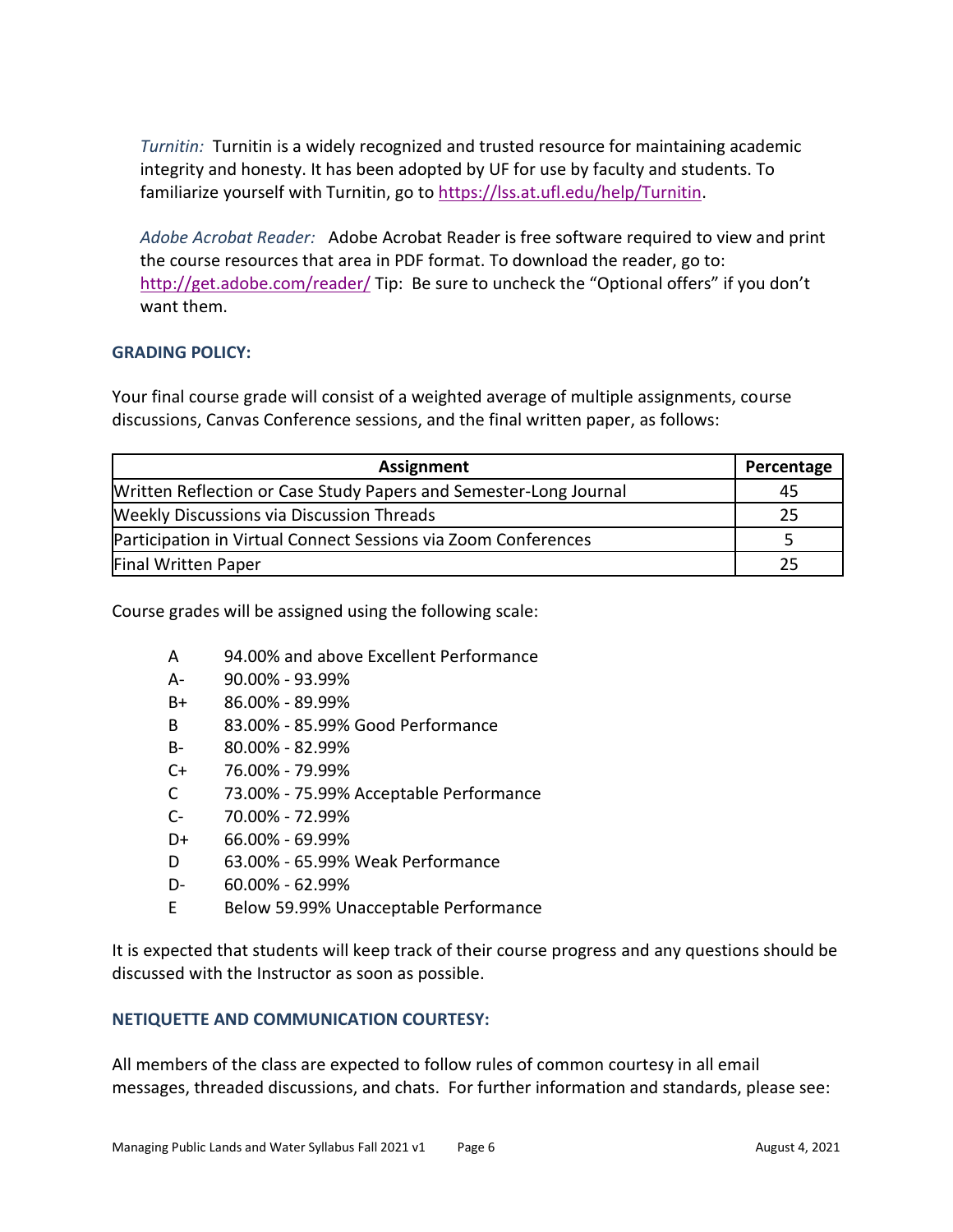[https://www.cise.ufl.edu/wp-content/uploads/2019/08/CISE\\_Netiquette\\_Guide.pdf](https://www.cise.ufl.edu/wp-content/uploads/2019/08/CISE_Netiquette_Guide.pdf)

Note: Contrary to the guidelines document, your Instructor is fine with the use of his first name.

# COURSE SCHEDULE:

# **FALL 2021 MILESTONE COURSE DATES (SUBJECT TO CHANGE)**

| <b>Classes Begin</b>                               | August 23, 2021                            |
|----------------------------------------------------|--------------------------------------------|
| Add/Drop no later than                             | August 27, 2021                            |
| Zoom Conference Session #1                         | Week 2 - Thursday, September 2, 2021,      |
|                                                    | 7:00-8:00 p.m. EDT                         |
| Zoom Conference Session #2                         | Week 5 - Thursday, September 23, 2021,     |
|                                                    | 7:00-8:00 p.m. EDT                         |
| Zoom Conference Session #3                         | Week 8 - Thursday, October 14, 2021, 7:00- |
|                                                    | 8:00 p.m. EDT                              |
| Course Midterm Feedback Due in Canvas              | Week 9 - End of Week, October 24, 2021     |
| Zoom Conference Session #4                         | Week 11- Thursday, November 4, 2021,       |
|                                                    | 7:00-8:00 p.m. EDT                         |
| Selection of Final Paper Topic                     | Week 11 - End of Week, November 7, 2021    |
| Thanksgiving Holiday Break                         | Week 14                                    |
| Zoom Conference Session #5                         | Week 15-Thursday, December 2, 2021,        |
|                                                    | 7:00-8:00 p.m. EST                         |
| Semester-Long Journal Completion                   | Week 16 - Friday, December 10, 2021        |
| Course Semester Feedback Due in Canvas             | Week 16 - Friday, December 10, 2021        |
| <b>Online Course Evaluations Due in GatorRater</b> | Week 16 - Friday, December 10, 2021        |
| Semester Final Paper Due                           | Week 17 - Thursday, December 16, 2021      |
| Semester End                                       | Week 17 - Friday, December 17, 2021        |

# **FALL 2021 WEEKLY COURSE SCHEDULE OF TOPICS & ASSIGNMENTS (SUBJECT TO CHANGE)**

| Week | Date                                                      | <b>Topic</b>                                                                                                                                                                                                         | Lectures,<br><b>Readings &amp;</b><br><b>Videos</b>                        | <b>Assignments</b>                                                       |
|------|-----------------------------------------------------------|----------------------------------------------------------------------------------------------------------------------------------------------------------------------------------------------------------------------|----------------------------------------------------------------------------|--------------------------------------------------------------------------|
| 1    | August $23 -$<br>August 29,<br>2021<br>(Add/Drop<br>Week) | <b>Course Introduction - Instructor</b><br>Welcome, Expectations and Overview<br>(including what will be covered and what<br>will not); Canvas System Familiarity;<br>Student Profile; Student Introductory<br>Video | Lecture; Read<br>the Syllabus;<br>Videos; "The<br>Greatest Good"<br>Part 1 | <b>Student Profile;</b><br>Introductory<br>Video Bio's;<br>Journal Entry |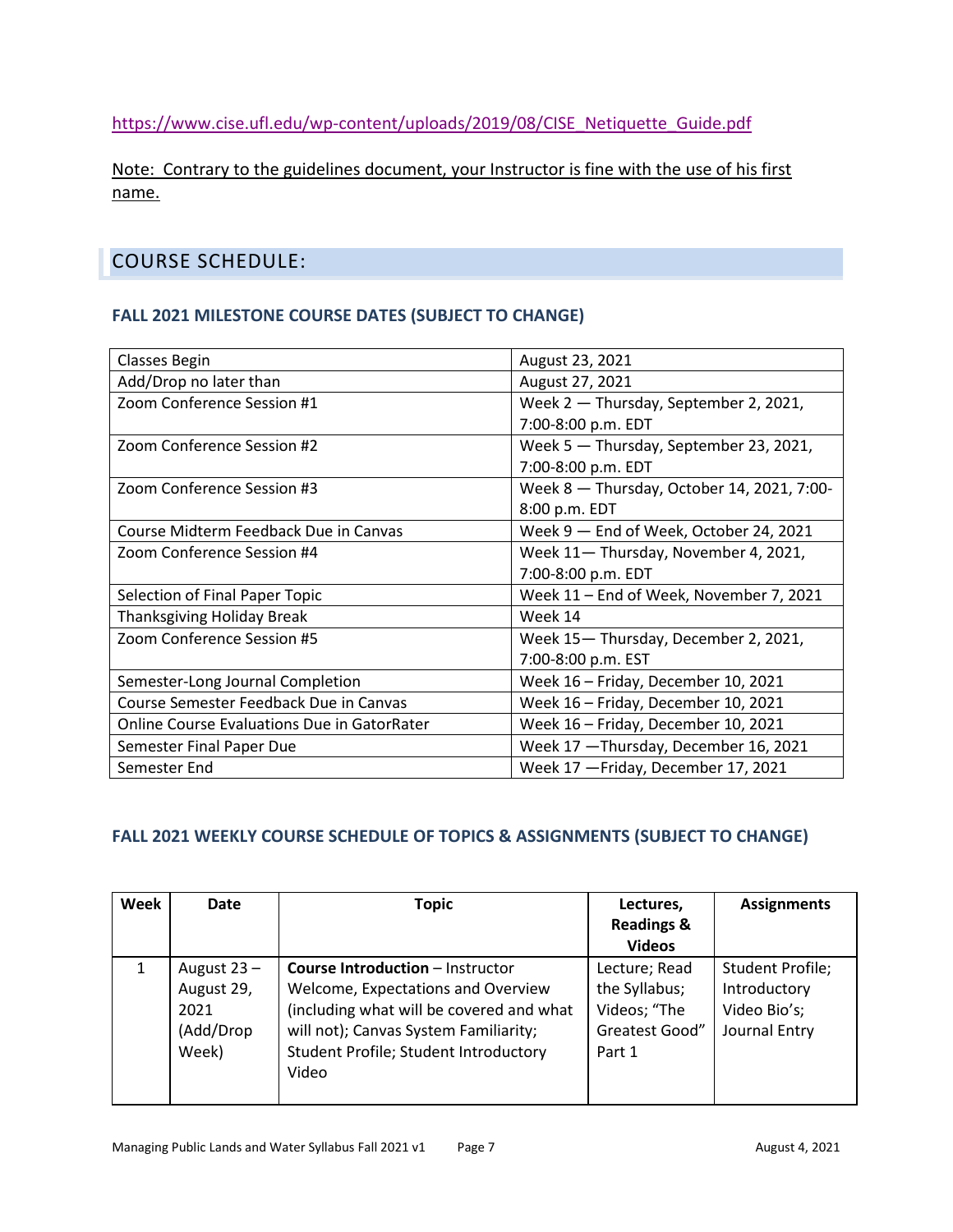| $\overline{2}$ | August 30-<br>September<br>5,2021            | History of Public Lands and Waters -<br>Ancient concepts; European and Native<br>American foundations; United States<br>history                     | Lecture;<br>Readings;<br>Videos; "The<br>Greatest Good"<br>Part 2 | Weekly<br>Discussion<br>Thread;<br><b>Reflection Paper</b><br>or Case Study;<br>Journal Entry;<br>Zoom Conference<br>Session #1 |
|----------------|----------------------------------------------|-----------------------------------------------------------------------------------------------------------------------------------------------------|-------------------------------------------------------------------|---------------------------------------------------------------------------------------------------------------------------------|
| 3              | September 6<br>- September<br>12, 2021       | What are Public Lands and Waters? -<br>What are they? Who manages them?<br>What is their value, importance, and<br>significance?                    | Lecture;<br>Readings;<br>Videos; "The<br>Greatest Good"<br>Part 3 | Weekly<br>Discussion<br>Thread;<br><b>Reflection Paper</b><br>or Case Study;<br>Journal Entry                                   |
| 4              | September<br>$13 -$<br>September<br>19, 2021 | Where are Public Lands and Waters? -<br>Where are they? Who manages them?<br>What is their value, importance, and<br>significance? Metrics and Maps | Lecture;<br>Readings;<br>Videos; "The<br>Greatest Good"<br>Part 4 | Weekly<br>Discussion<br>Thread;<br><b>Reflection Paper</b><br>or Case Study;<br>Journal Entry                                   |
| 5              | September<br>$20 -$<br>September<br>26, 2021 | Major Resources Part 1 - Forests; Range                                                                                                             | Lecture;<br>Readings;<br>Videos; "The<br>Greatest Good"<br>Part 5 | Weekly<br>Discussion<br>Thread;<br><b>Reflection Paper</b><br>or Case Study;<br>Journal Entry;<br>Zoom Conference<br>Session #2 |
| 6              | September<br>27 - October<br>3,2021          | Major Resources Part 2 - Water; Wildlife;<br><b>Fisheries</b>                                                                                       | Lecture;<br>Readings;<br>Videos; "The<br>Greatest Good"<br>Part 6 | Weekly<br>Discussion<br>Thread;<br><b>Reflection Paper</b><br>or Case Study;<br>Journal Entry                                   |
| $\overline{7}$ | October 4-<br>October 10,<br>2021            | Major Resources Part 3 - Minerals and<br>Extractives; Recreation; Wilderness; Air                                                                   | Lecture;<br>Readings;<br>Videos; "The<br>Greatest Good"<br>Part 7 | Weekly<br>Discussion<br>Thread;<br><b>Reflection Paper</b><br>or Case Study;<br>Journal Entry                                   |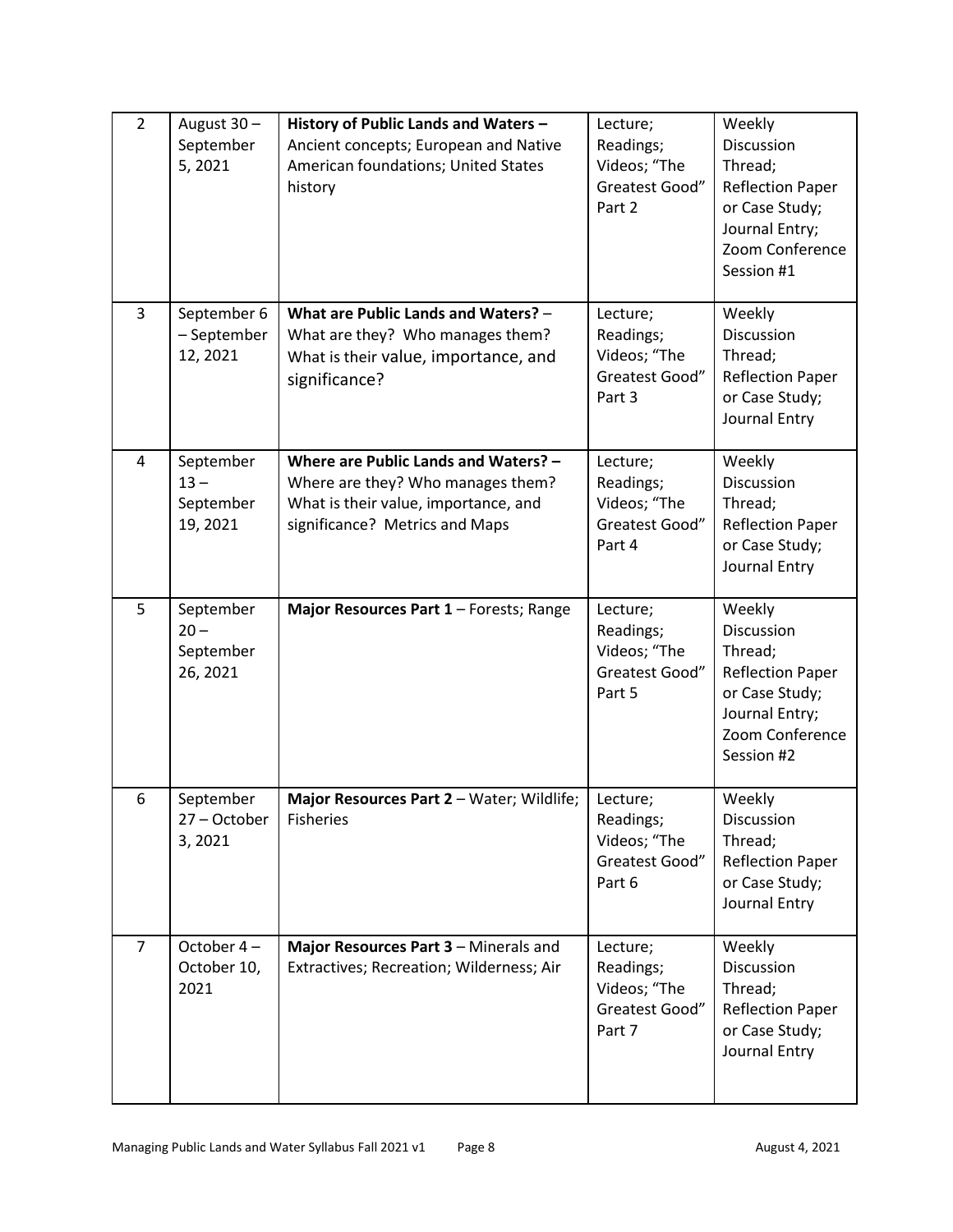| 8  | October 11-<br>October 17,<br>2021   | Principles Part 1 - Anthropocentric vs.<br>Biocentric; Public Trust Doctrine; Eminent<br>Domain; Commons; Land Ethic;<br>Preservation; Conservation                                                                                                    | Lecture;<br>Readings;<br>Videos; "The<br>Greatest Good"<br>Part 8  | Weekly<br>Discussion<br>Thread;<br><b>Reflection Paper</b><br>or Case Study;<br>Journal Entry;<br>Zoom Conference<br>Session #3                                                                     |
|----|--------------------------------------|--------------------------------------------------------------------------------------------------------------------------------------------------------------------------------------------------------------------------------------------------------|--------------------------------------------------------------------|-----------------------------------------------------------------------------------------------------------------------------------------------------------------------------------------------------|
| 9  | October 18-<br>October 24,<br>2021   | Principles Part 2 - Greatest Good;<br>Multiple Use; Sustain (able) Yield;<br>Sustainability; Open Access; Adaptive<br>Management; Discordant Harmonies;<br><b>Public Engagement</b>                                                                    | Lecture;<br>Readings;<br>Videos; "The<br>Greatest Good"<br>Part 9  | Weekly<br><b>Discussion</b><br>Thread;<br><b>Reflection Paper</b><br>or Case Study;<br>Journal Entry;<br>Mid-Course<br>Feedback                                                                     |
| 10 | October 25-<br>October 31,<br>2021   | Governance - What is Governance? Good<br>Governance Principles; Legal Framework;<br>Public Policy Development and<br>Implementation; Institutional<br>Frameworks and Oversight; Public<br>Engagement; Adjacent Landowner<br>Involvement                | Lecture;<br>Readings;<br>Videos; "The<br>Greatest Good"<br>Part 10 | Weekly<br>Discussion<br>Thread;<br><b>Reflection Paper</b><br>or Case Study;<br>Journal Entry                                                                                                       |
| 11 | November 1<br>- November<br>7,2021   | <b>Organizational Management -</b><br><b>Regulations; Best Management Practices</b><br>(BMP's); Institutional Planning; Resource<br>Planning; Administrative Structures and<br>Approaches; Collaboratives and<br>Partnerships; Performance Measurement | Lecture;<br>Readings;<br>Videos; "The<br>Greatest Good"<br>Part 11 | Weekly<br>Discussion<br>Thread;<br><b>Reflection Paper</b><br>or Case Study;<br>Journal Entry;<br>Zoom Conference<br>Session #4; Final<br><b>Paper Topic</b><br>Selection by<br>November 7,<br>2021 |
| 12 | November 8<br>- November<br>14, 2021 | Major Resource Issues - Invasive Species;<br>Insects and Disease; Wildfire; Weather<br>and Climate; Human Activity; Climate<br>Change; Ground-water Depletion;<br>Biodiversity; Land Use Change;<br>Fragmentation                                      | Lecture;<br>Readings;<br>Videos; "The<br>Greatest Good"<br>Part 12 | Weekly<br>Discussion<br>Thread;<br><b>Reflection Paper</b><br>or Case Study;<br>Journal Entry                                                                                                       |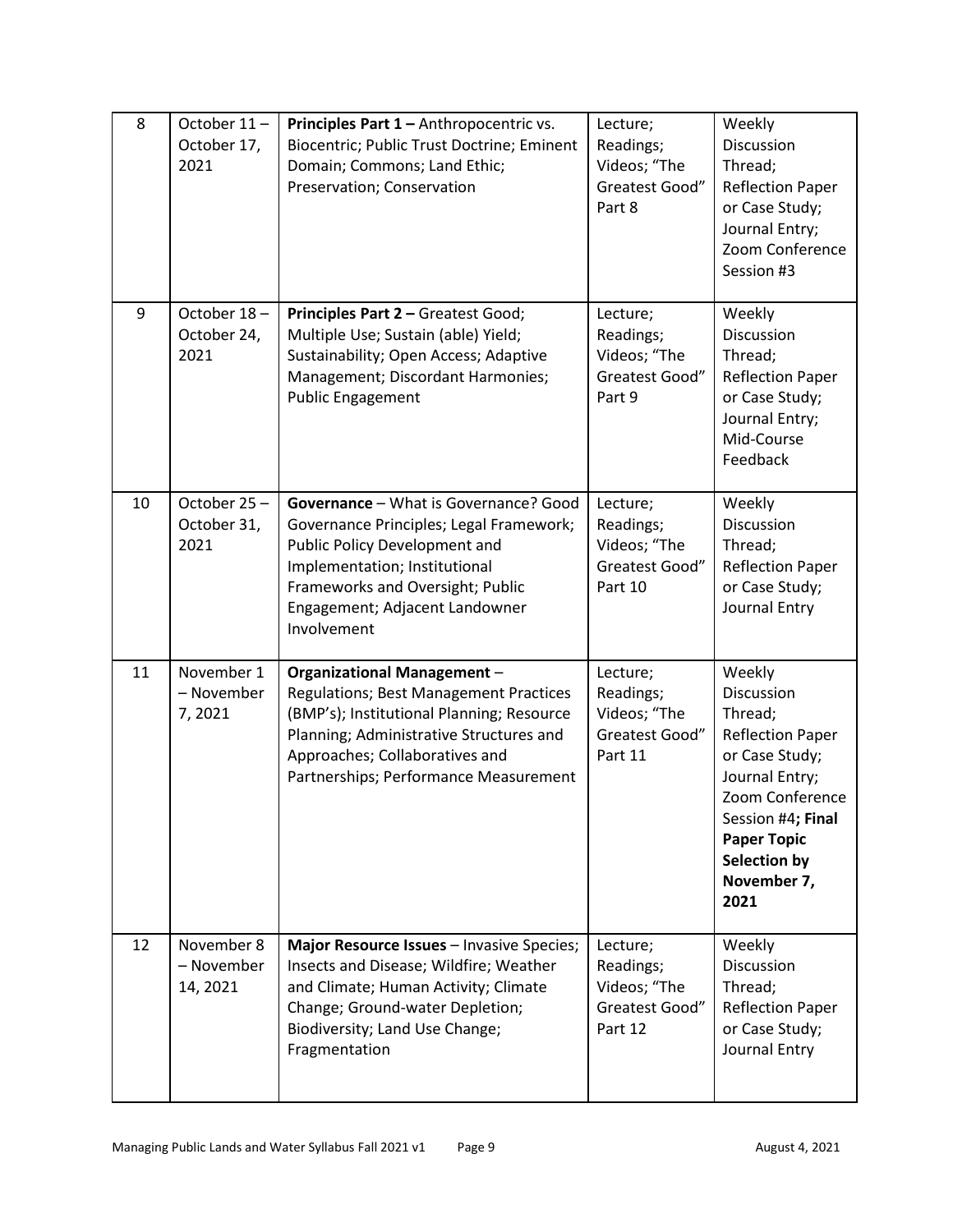| 13 | November<br>$15 -$<br>November<br>21, 2021 | Major Institutional Issues - The Role of<br>Science; Public Issues; Legal Framework<br>Shifts; Finite Financial Resources; Federal<br>Lands Disposition; Management Across<br>Boundaries; Role of Professionals; Natural<br>Resource Management and the Human<br>Condition | Lecture;<br>Readings;<br>Videos; "The<br>Greatest Good"<br>Part 13 | Weekly<br><b>Discussion</b><br>Thread;<br><b>Reflection Paper</b><br>or Case Study;<br>Journal Entry                            |
|----|--------------------------------------------|----------------------------------------------------------------------------------------------------------------------------------------------------------------------------------------------------------------------------------------------------------------------------|--------------------------------------------------------------------|---------------------------------------------------------------------------------------------------------------------------------|
| 14 | November<br>$22 -$<br>November<br>28, 2021 | Thanksgiving Break Week - No Class                                                                                                                                                                                                                                         |                                                                    |                                                                                                                                 |
| 15 | November<br>$29 -$<br>December 5,<br>2021  | Sustainability - Sustainability Generally -<br>What does it mean? The Three Elements<br>of Sustainability; How are Value,<br><b>Importance and Significance</b><br>Recognized; Sustainability in Practice<br>Today                                                         | Lecture;<br>Readings;<br>Videos; "The<br>Greatest Good"<br>Part 14 | Weekly<br>Discussion<br>Thread;<br><b>Reflection Paper</b><br>or Case Study;<br>Journal Entry;<br>Zoom Conference<br>Session #5 |
| 16 | December 6<br>- December<br>12, 2021       | Reading Week - Final Preparation Week                                                                                                                                                                                                                                      |                                                                    | Work on Final<br>Paper; Journal<br>Completion; Final<br><b>Course Feedback</b>                                                  |
| 17 | December<br>$13 -$<br>December<br>17, 2021 | Finals Week - Final Paper Due Thursday,<br>December 16, 2021                                                                                                                                                                                                               |                                                                    | <b>Final Paper</b>                                                                                                              |

Disclaimer: This syllabus represents current plans and objectives. As we go through the semester, those plans may need to change to enhance the class learning opportunity. Such changes, communicated clearly, are not unusual and should be expected.

# UF POLICIES:

# **ATTENDANCE AND MAKE-UP WORK:**

Requirements for class attendance and make-up exams, assignments and other work are consistent with university policies that can be found at: <https://catalog.ufl.edu/ugrad/current/regulations/info/attendance.aspx>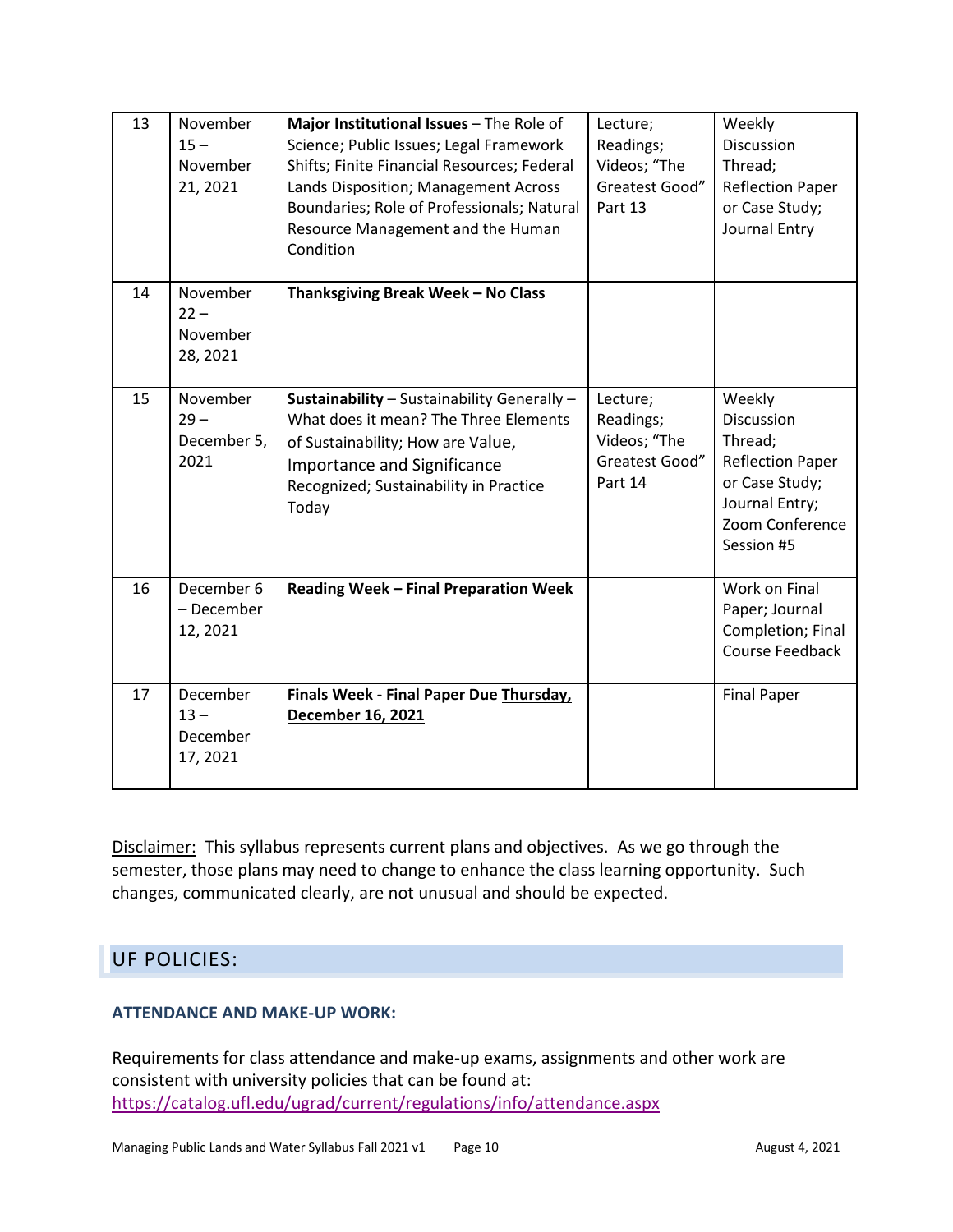#### **GRADES AND GRADE POINTS:**

For information on current UF policies for assigning grade points, see <https://catalog.ufl.edu/ugrad/current/regulations/info/grades.aspx>

#### **ONLINE COURSE EVALUATION PROCESS:**

Student assessment of instruction is an important part of efforts to improve teaching and learning. At the end of the semester, students are expected to provide feedback on the quality of instruction in this course using a standard set of university and college criteria. These evaluations are conducted online at [https://evaluations.ufl.edu.](https://evaluations.ufl.edu/) Evaluations are typically open for students to complete during the last two or three weeks of the semester. Students will be notified of the specific times when they are open. Summary results of these assessments are available to students at [https://evaluations.ufl.edu/results.](https://evaluations.ufl.edu/results)

# **ACADEMIC HONESTY:**

As a student at the University of Florida, you have committed yourself to uphold the Honor Code, which includes the following pledge: "WE, THE MEMBERS OF THE UNIVERSITY OF FLORIDA COMMUNITY, PLEDGE TO HOLD OURSELVES AND OUR PEERS TO THE HIGHEST STANDARDS OF HONESTY AND INTEGRITY." You are expected to exhibit behavior consistent with this commitment to the UF academic community, and on all work submitted for credit at the University of Florida, the following pledge is either required or implied: "ON MY HONOR, I HAVE NEITHER GIVEN NOR RECEIVED UNAUTHORIZED AID IN DOING THIS ASSIGNMENT."

It is assumed that you will complete all work independently in each course unless the Instructor provides explicit permission for you to collaborate on course tasks (e.g. assignments, papers, quizzes, exams). Furthermore, as part of your obligation to uphold the Honor Code, you should report any condition that facilitates academic misconduct to appropriate personnel. It is your individual responsibility to know and comply with all university policies and procedures regarding academic integrity and the Student Honor Code. Violations of the Honor Code at the University of Florida will not be tolerated. Violations will be reported to the Dean of Students Office for consideration of disciplinary action. For more information regarding the Student Honor Code, please see: [http://www.dso.ufl.edu/sccr/process/student-conduct-honor-code.](http://www.dso.ufl.edu/sccr/process/student-conduct-honor-code)

#### **SOFTWARE USE:**

All faculty, staff, and students of the university are required and expected to obey the laws and legal agreements governing software use. Failure to do so can lead to monetary damages and/or criminal penalties for the individual violator. Because such violations are also against university policies and rules, disciplinary action will be taken as appropriate.